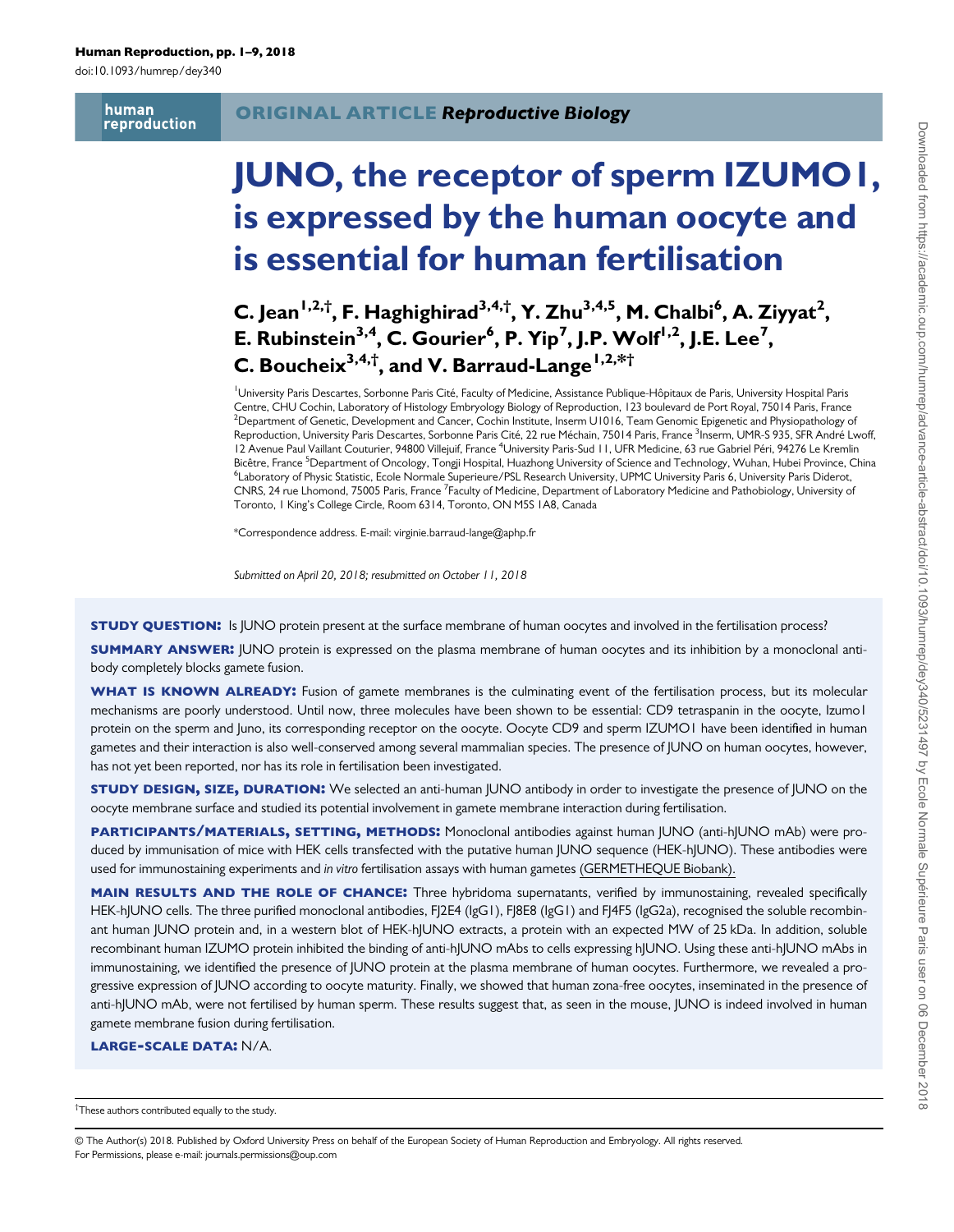LIMITATIONS, REASONS FOR CAUTION: In accordance with French bioethics laws, functional tests were performed using zona-free oocytes, which of course does not fully encompass all normal in vivo physiological conditions. However, these in vitro tests do provide direct information regarding sperm–oocyte membrane interactions.

WIDER IMPLICATIONS OF THE FINDINGS: Mechanisms of gamete fusion appear to be homologous between mice and humans. However, some differences do exist and analysing the human mechanisms is essential. In fact, this is the first report describing the presence of JUNO on human oocytes and its involvement in human fertilisation. This discovery allows further examination of the understanding of molecular mechanisms that drive gamete fusion: a crucial challenge at a time when infertility affects 16% of reproductively active couples.

**STUDY FUNDING/COMPETING INTERESTS:** This work was supported by the Agence Nationale pour la Recherche, Grant no. ANR-13-BVS5-0004, and by Association Institut du Cancer et d'Immunogénétique (ICIG). There are no competing interests.

Key words: JUNO protein / IZUMO1 protein / fertilisation / oocyte / human gametes

### Introduction

Fertilisation is a fundamental biological process in sexual reproduction, consisting of a series of interactions between sperm and oocyte. Gamete membrane adhesion and fusion is the culminating event of this process, driven by molecular mechanisms that have been widely studied. CD9 was the first essential protein identified on the oocyte's surface. More recently, Izumo1 and Juno proteins were identified as an essential sperm–oocyte binding pair in the mouse ([Bianchi](#page-8-0) et al., [2014](#page-8-0)). These three proteins are involved in gamete recognition and membrane adhesion, but do not induce membrane fusion ([Bianchi](#page-8-0) et al.[, 2014](#page-8-0)).

CD9, an integral membrane protein belonging to tetraspanin superfamily (TM4), is expressed by a wide variety of cells [\(Hemler, 2005;](#page-8-0) [Levy and Shoham, 2005;](#page-8-0) [Charrin](#page-8-0) et al., 2014). Cd9 gene knock-out causes a drastic decrease of murine female fertility due to the loss of oocyte membrane fusogenic ability (Kaji et al.[, 2000](#page-8-0); [Le Naour](#page-8-0) et al., [2000](#page-8-0); [Miyado](#page-8-0) et al., 2000). CD9, as facilitator, regulates the distribution of oocyte membrane proteins and creates solid focal adhesion points, most likely forming a cluster of sperm receptors and anchoring them to the cytoskeleton (Jegou et al.[, 2011\)](#page-8-0). Izumol is a member of the immunoglobulin superfamily. It is present and detected on the membrane of the head of acrosome-reacted sperm ([Satouh](#page-8-0) et al., [2012](#page-8-0)). Male mice that lack Izumo1 are infertile because their sperm, which otherwise appear to have normal features, are unable to fuse with oocytes (Inoue et al.[, 2005\)](#page-8-0).

A soluble form of Izumo1 was used to identify Juno, its receptor on the oocyte membrane. Juno is a GPI-anchored protein that was formerly identified as a putative folate receptor (Folr4), expressed by CD4+ CD25+ regulatory T lymphocytes in mice ([Yamaguchi](#page-8-0) et al., [2007](#page-8-0)). In a Juno knock-out mouse model, females are healthy but infertile; producing normal mature oocytes that are unable to fuse with wild-type acrosome-reacted sperm. Interestingly, CD9 has been shown to regulate the interaction between Juno and Izumol [\(Chalbi](#page-8-0) et al.[, 2014](#page-8-0)) in wild-type mice.

IZUMO1 and CD9 proteins are present at the surface of human gametes and in vitro fertilisation assays have demonstrated their roles in human fertilisation (Inoue et al.[, 2005](#page-8-0); Ziyyat et al.[, 2006](#page-8-0)). Furthermore, the Izumo1–Juno interaction has been shown to be conserved within several mammalian species, including human [\(Bianchi](#page-8-0) et al., 2014; [Chalbi](#page-8-0) et al.[, 2014\)](#page-8-0). Its crystal structure revealed that IZUMO1 forms a complex with JUNO and undergoes a conformational change at the N-terminal

domain when this binding occurs (Aydin et al.[, 2016;](#page-8-0) Ohto et al.[, 2016](#page-8-0)). However, whether JUNO is expressed by human oocytes and plays a crucial role in human fertilisation has yet to be determined. For this reason, we investigated the presence of JUNO on the surface of human oocytes and its potential involvement in gamete membrane interaction during fertilisation.

### Materials and Methods

#### Antibodies, recombinant proteins and transfected cell lines

Western blotting on immunoprecipitates of biotinylated cell extracts was performed using Alexa Fluor 680-labelled streptavidin (Invitrogen, Thermo Fisher Scientific, Massachusetts, USA), which was read with the Odyssey Infrared Imaging System (LI-COR Biosciences, Nebraska, USA). Alternatively, after primary antibodies were applied to unlabelled cells, secondary reagents labelled with Alexa Fluor 680 or Dylight-800 were used (Thermo Fisher Scientific). Rat anti-mouse Izumo1 Mab125 was provided by M. Okabe (Research Institute for Microbial Diseases, Osaka University, Japan; ([Inoue](#page-8-0) et al.[, 2013](#page-8-0))). Anti-HSP70 mouse mAb was purchased from BD Biosciences Pharmingen (California, USA).

K562-Iz-EGFP cells are K562 cells that have been transfected with a mouse Izumo1–EGFP fusion protein, as previously described, and thus are able to bind to zona-free human oocytes (Chalbi et al.[, 2014](#page-8-0)). HEK cells expressing human JUNO (HEK-hJUNO) were produced by transfection with the putative human sequence. An expression vector containing the coding region of the human orthologue of mouse Juno/Folr4 cDNA (a PCR amplified sequence of the cDNA NM\_001199206 inserted at EcoR1 and Xho1 sites of  $pcDNA3.1(+)$  was purchased from Life Technologies (Thermo Fisher Scientific). The plasmid was amplified and subsequently used for HEK cell transfection in conjunction with FuGENE HD transfection reagent (Promega Corp., Wisconsin, USA). A plasmid encoding Red Fluorescent Protein (RFP) was also co-transfected. After 4 days, high-expressing RFP HEK cells were selected by cell sorting (FACSAria II flow cytometer, Becton-Dickinson, New Jersey, USA) and further selection of human JUNO expressing cells was ensured by the addition of G418 to the culture medium.

Production of fully glycosylated human IZUMO122–254 and JUNO20–228 recombinant proteins (called r-hIZUMO and r-hJUNO in the following sections) in the laboratory of JE Lee were detailed previously (Aydin et al.[, 2016\)](#page-8-0). Briefly, the DNA sequences of IZUMO1 (residues 22–254) and JUNO (residues 20–228) with a BiP signal peptide, and C-terminal thrombin cleavage site and 10x His-tag were codon optimised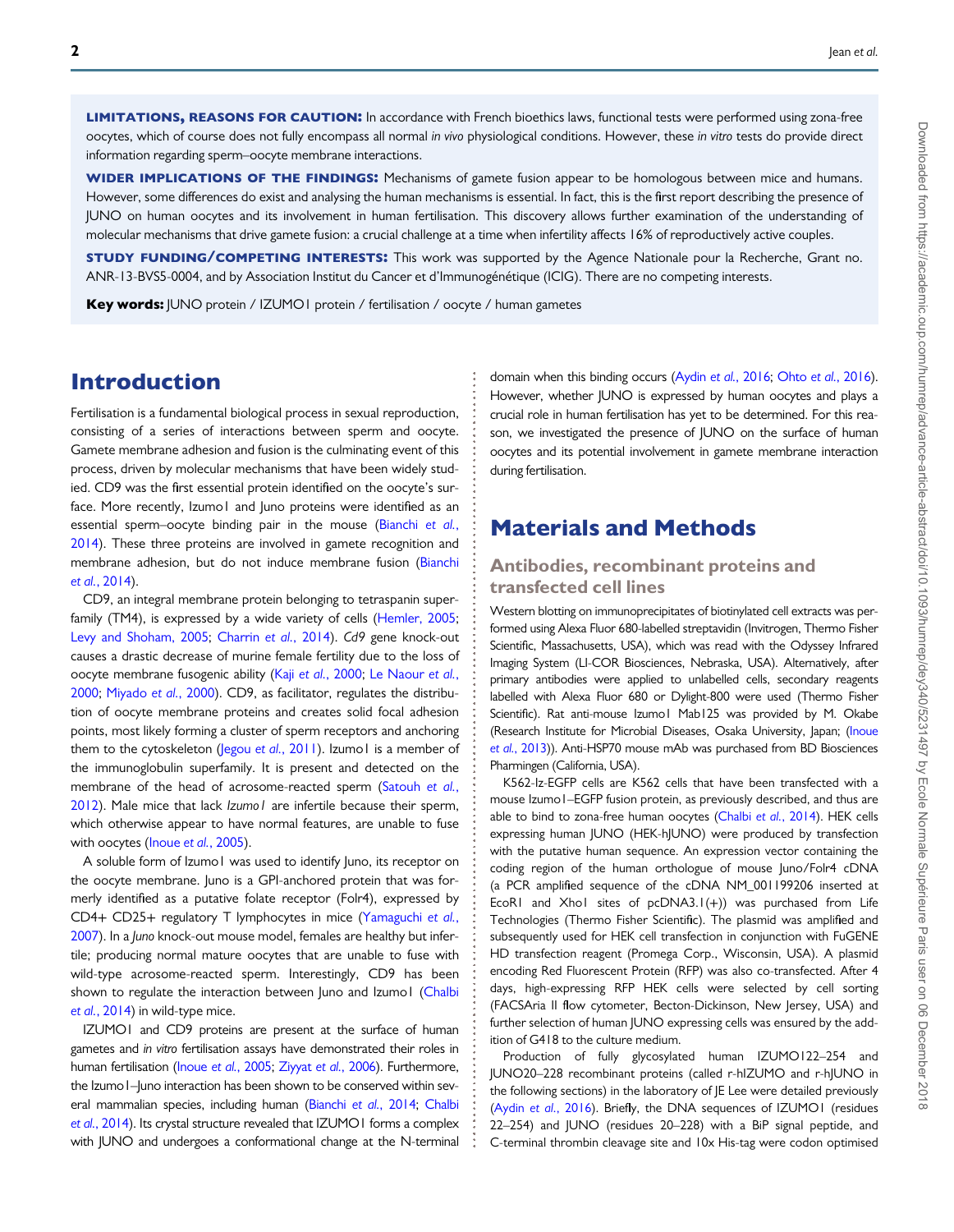and subcloned into a pMT-puromycin vector for stable expression in Drosophila melanogaster S2 cells (Invitrogen). All cells were confirmed to be mycoplasma free. Cultures of S2 cells were grown in Insect-XPRESS serum-free medium (Lonza) supplemented with 1X antibiotic-antimycotic (Gibco) and 6 μg/ml puromycin (Bioshop Canada) in 2-l vented Erlenmeyer shaker flasks at 27°C and 110 rpm. Expression was induced with 500  $\mu$ M Cu<sub>2</sub>SO<sub>4</sub> final concentration and purification from cultured media 6-days post-induction was by standard Ni-NTA affinity chromatography (Qiagen). Ni-purified r-hIZUMO and r-hJUNO were thrombin cleaved at a 1:1000 (w/w) enzyme to protein ratio (EMD Millipore) to remove the C-terminal 10x His-tag and subsequently further purified by size exclusion chromatography on a custom Superdex 200 prep grade 10/ 600 column equilibrated in 1x PBS and 5% (v/v) glycerol. Peak fractions were pooled, quantitated by A280 and frozen at −80°C prior to use.

#### Intercellular adhesion of HEK-hJUNO to K562-Iz-EGFP cells

HEK-hJUNO cells were first labelled with the mAb anti-HLA Class I W6/ 32 and goat anti-mouse Alexa 647 as the secondary labelled antibody (Thermo Fisher Scientific). Labelled HEK-hJUNO cells were washed three times to remove secondary antibodies and  $10^5$  cells were mixed with  $10^6$ K562-Iz-EGFP cells in 500 μl DMEM-10% FCS and gently agitated for 3 h. The cell suspension was then observed under fluorescence microscopy and quantified in an Accuri flow cytometer. This combination was used to enhance the population of highly-expressed hJUNO HEK cells by using flow cytometry to sort for cell doublets of HEK-hJUNO/K562-Iz-EGFP (data not shown). To evaluate the effect of antibodies against human JUNO on intercellular adhesion, the antibodies were added to the cell mixture at a concentration of 20 μg/ml.

#### Monoclonal antibody production against human JUNO

Before immunising the mice, we verified biochemically that the complex formed between mouse Izumo1–EGFP and human JUNO could be pulled down by GFP trap (Chromotek). To facilitate this process, we labelled the surface of  $2 \times 10^7$  HEK and HEK-hJUNO cells expressing high levels of JUNO with biotin. Each sample was incubated with 10<sup>8</sup> K562-Iz-EGFP cells. Cells were then co-incubated and subsequently extracted in Triton X100 lysate buffer (10 mM Tris (pH 7.4), 150 mM NaCl, 0.02% NaN3, 1 mM phenylmethylsulfonyl fluoride, 0.5 mg/ml leupeptin, 1 mg/ml pepstatin A and 10 kallikrein-inactivating units/ml aprotinin) containing 1% Triton X100, as shown in Supplemental Figure S1A. After centrifugation at 10 000 xg, the supernatant was collected and a pull-down with 60 μl GFP trap beads was performed. The bead suspension was then washed four times with the lysis buffer and resuspended in SDS-Laemmli. The precipitates were then separated by 5–15% SDS-polyacrylamide gel electrophoresis under non-reducing conditions and transferred to a PVDF membrane (Amersham Pharmacia Biotech, UK). Western blotting on immunoprecipitates was performed with Alexa Fluor 680-labelled streptavidin (Invitrogen) and viewed using the Odyssey Infrared Imaging System (LI-COR Biosciences) (Supplementary Figure S1).

We induced immunisation of Balb/c mice with HEK-hJUNO cells (three intraperitoneal injections of  $10^7$  cells in 500 μl PBS, every 2 weeks). One month after the last injection, two immunisation boosts were given at 8 days' interval with purified hJUNO. The protocol for this purification of hJUNO is as explained above, except the biotinylation step that was skipped. To have sufficient material for immunisation, we incubated  $2 \times$  $10^8$  HEK-hJUNO with 4  $\times$  10<sup>8</sup> K562-Iz-EGFP cells. The mixed cell suspension was centrifuged and the pellet was resuspended in the lysis buffer. Then 400 μl GFP trap beads were used to pull-down the molecular

complexes. The bead suspension was then washed four times with the lysis buffer; the beads were resuspended in 400 μl PBS, and then injected intraperitoneally in the mouse. After 4 days, the mouse was sacrificed and spleen cells were recovered for fusion with X63 myeloma cells. After a PEG-induced fusion, cells were distributed in 96-well microplates for aminopterin selection of fused cells. After 10 days, supernatants were then screened with a mixture of HEK-hJUNO cells and HEK-EGFP cells. Mouse monoclonal antibodies against hJUNO were detected by flow cytometry using an Alexa 647-labelled goat anti-mouse antibody (Thermo Fisher Scientific). Thus, HEK cells expressing hJUNO were labelled by the secondary reagent only when the supernatant contained anti-hJUNO specific mAbs (Supplementary Figure S2).

### Inhibition of the binding of anti-hJUNO mAbs to HEK-hJUNO cells by rHu-Izumo soluble protein

HEK-hJUNO cells  $(5 \times 10^5)$  were incubated with increasing concentrations of rHu-Izumo soluble protein (doubling concentrations from 0.03 to 4.5 μg/ml) for 15 min in a 100-μl volume. Anti-hJUNO and Ts9 (CD9) control mAbs were then added for 15 min at saturating concentrations. The cell suspension were washed three times and incubated in 50 μl with Alexa 647-labelled goat anti-mouse antibody. After washing, the labelling was measured by flow cytometry. All incubations and washings were performed at 4°C in DMEM medium containing 10% foetal calf serum.

#### Human gametes

Human gametes that were not used for patients were donated to research in accordance with French bioethics laws. GERMETHEQUE Biobank (BB-0033–00081), partner site of PARIS-COCHIN, provided 110 oocytes and 11 sperm samples for the purposes of this project, in addition to informed consent from each patient for the use of their materials (CPP 2.15.27). The gametes were systematically de-identified. The GERMETHEQUE pilot study committee approved the design of this study on 30 March 2016 under the number 20160304. The Biobank registered declaration DC-2014–2202 and authorisation AC-2015–2350.

In accordance with the Assisted Reproductive Technologies guidelines of Cochin Hospital Reproductive Medical Centre, either conventional IVF or ICSI was as used as the fertilisation method based on semen sample characteristics and the couple's medical history. Oocytes and/or embryos were incubated in a 40-μl drop of single-step medium (Global®, LifeGlobal<sup>®</sup>, USA) under mineral oil at 37°C in a 5% CO<sub>2</sub>, 5% O<sub>2</sub> humidified gas atmosphere. Fertilisation was assessed 18 h after either insemination or injection; normal fertilisation was defined as the presence of two distinct pronuclei. At Day 2 after insemination, either immature oocytes (germinative vesicle (GV) and metaphase 1 (M1)) or mature oocytes (unfertilised metaphase 2 (M2) and in vitro matured oocytes) were included in the GERMETHEQUE Biobank and dedicated to this study. Spermatozoa were collected from excess fresh sperm derived from IVF attempts and were used on the day of collection.

#### Immunostaining of human oocytes

The staining procedure of human oocytes included an initial incubation with anti-hJUNO mAb (see section 'monoclonal antibodies production') at a concentration of 20 μg/ml for 20 min, followed by several washes in M16<sup>®</sup> microdroplets, then a second incubation with an anti-mouse Alexa 488 antibody at 10 μg/ml for 20 min (Thermo Fisher Scientific, Massachusetts, USA). DNA content was detected by incubating with Hoechst 33342 for 10 min (Thermo Fisher Scientific Massachusetts, USA) at 5 μg/ml followed by serial washes in M16<sup>®</sup> culture medium. Stained oocytes were mounted on Nunc® Lab-Tek® II chambered cover glass (Sigma-Aldrich, Missouri,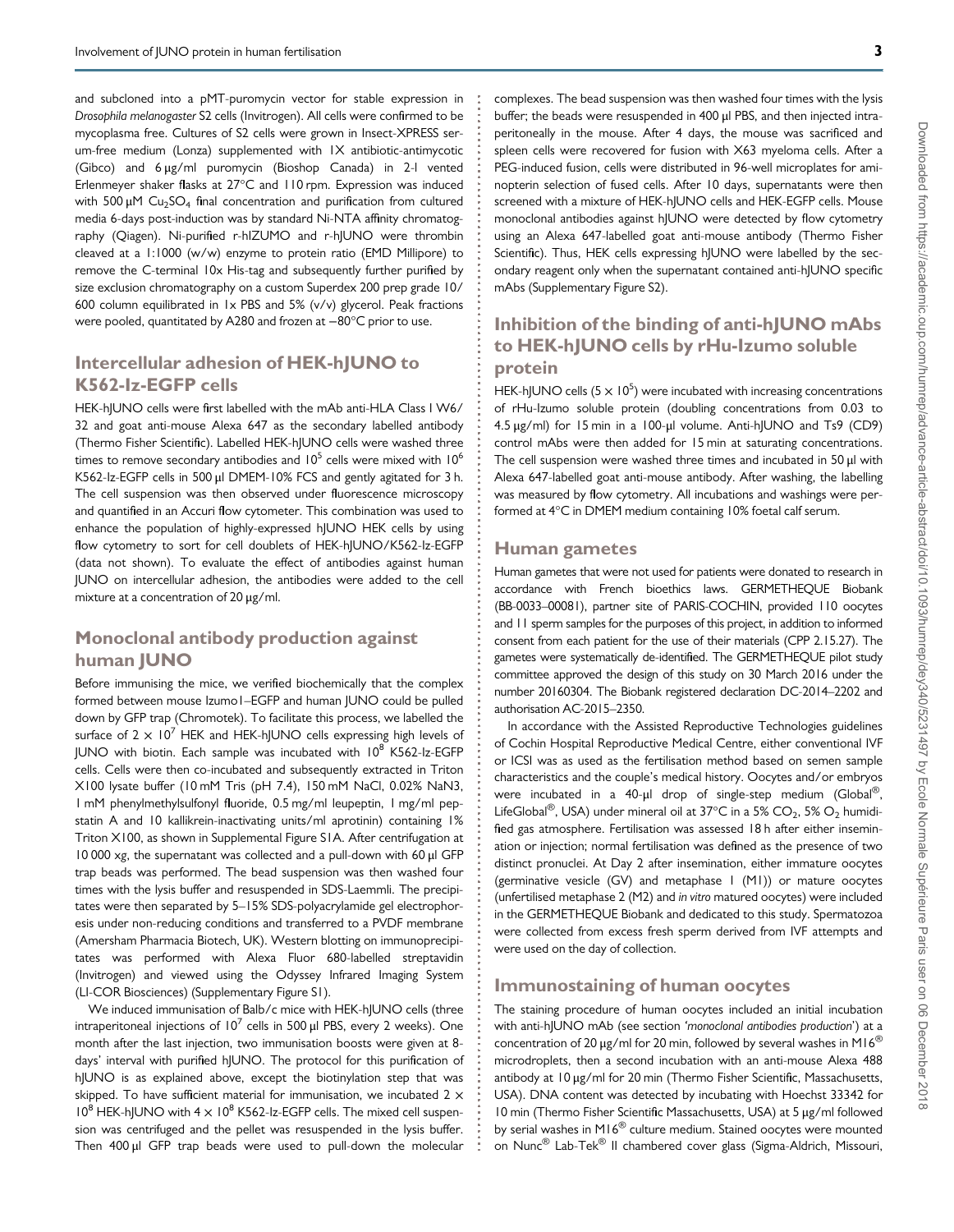USA) for confocal analysis. The primary antibody was omitted in the control group.

When fresh oocytes were used, incubation was performed in microdroplets of M16® culture medium (Sigma-Aldrich, Missouri, USA), under mineral oil, for 20 min at 37°C or 4°C, in a 5%  $CO<sub>2</sub>$  atmosphere.

When oocytes were fixed in 4% paraformaldehyde solution for 30 min prior to immunostaining, each step was performed in PBS-3% BSA (Sigma-Aldrich, Missouri, USA) at room temperature. Confocal detection of JUNO protein was performed using a Spinning Disk L1 515 settled on a DMI6000 inverted microscope (Leica, Wetzlar, Germany), using a 40x objective. ImageJ software was used for image analysis ([Schneider](#page-8-0) et al., [2012](#page-8-0)). The acquisition was carried out under consistent conditions: Spinning Disk microscope, Bin 1, 20 MHz, exposure time 200 ms. The fluorescence intensity of fresh anti-hJUNO stained oocytes was calculated using the 'integrated density' of the set measurement, which corresponds to the sum of pixel values in the selected image. The value of the negative control was systematically subtracted.

#### In vitro fertilisation assays

Metaphase II stage oocytes were used for fertilisation assays: either M2 unfertilised oocytes or in vitro matured M2 oocytes. Because French bioethical laws forbid the production of human embryos for research purposes, fertilisation assays were performed in zona-free conditions that facilitate polyspermic fertilisation and thus prevent normal embryo development. The Zona pellucida (ZP) was removed chemically using acidic Tyrode's solution (pH 2.5; Sigma-Aldrich), at room temperature, for up to 20 s, with gentle pipetting, under observation until dissolution of the ZP was complete. Oocytes were then immediately washed five times in culture medium and kept at  $37^{\circ}$ C and  $5\%$  CO<sub>2</sub> atmosphere to recover for 2h ([Kellom](#page-8-0) et al., 1992). Before insemination, zona-free oocytes were incubated in a Hoechst solution then gently washed. If membrane fusion occurs, the dye present in the oocyte cytoplasm freely diffuses into the sperm head and generates an increased blue fluorescent signal. Zona-free oocytes were co-incubated overnight with 4000 capacitated motile human spermatozoa in 20-μl microdroplets of M16® culture medium, under mineral oil, at 37°C and 5% CO<sub>2</sub> atmosphere. Then, they were gently washed in M16 $^{(8)}$  and mounted directly between a glass slide and cover slip in Vectashield® Mounting Medium (Vector Labs, California, USA) for observation under UV light (Nikon Eclipse E600) to assess fertilisation.

In order to test the involvement of JUNO protein, fertilisation was performed in the presence of anti-hJUNO mAb at a final concentration of 20 μg/ml (test group). In the control groups, Ts53 (mouse anti-human CD53) and 12A12 (mouse anti-human CD55) ([Lozahic](#page-8-0) et al., 2000) mAb were used in place of anti-hJUNO mAb (CD55 is a GPI-anchored protein, expressed by oocytes and not involved in fertilisation whereas CD53 is a tetraspanin not expressed on oocytes.) Ts53 and 12A12 mAb were produced in the E. Rubinstein and C. Boucheix laboratory. Before insemination, zona-free oocytes were pre-incubated for 15 min with the appropriate antibody. Fertilisation was considered to have occurred when oocytes were observed to contain at least one visibly fluorescent decondensed sperm head within their cytoplasm. The fertilisation rate (number of fertilised oocytes/total number of inseminated oocytes) and fertilisation index (number of decondensed sperm nuclei/total number of inseminated oocytes) were compared between the test and control groups.

#### Statistical analyses

Statistical analysis was performed using GraphPad Prism (GraphPad® software, Inc). Comparisons were made using the Kruskal–Wallis test and the Mann and Whitney test as indicated below. Differences were considered statistically significant for P values <0.05.

# **Results**

#### HEK-hJUNO cells adhere to K562-Iz-EGFP cells

We have previously shown that mouse Izumo1 interacts with a receptor on human oocytes that was suspected of being human Juno [\(Chalbi](#page-8-0) et al.[, 2014](#page-8-0)). We verified that K562-Iz-EGFP cells indeed adhered to HEK-hJUNO cells by both fluorescent microscopy and flow cytometry. K562-Iz-EGFP cells bound to HEK-hJUNO cells with a strong but thin fluorescence enhancement in the adherence zone (Fig. [1](#page-4-0)A), which was consistent with our previous results showing binding of K562-Iz-EGFP cells to human oocytes [\(Chalbi](#page-8-0) et al., 2014). In a flow cytometry bi-parametric plot, free HEK-hJUNO cells labelled with anti-HLA class I mAb W6/32 shifted along the FL4 axis and could be seen in the upper left quadrant (Fig. [1](#page-4-0)B left), whereas free K562-Iz-EGFP cells shifted along the FL1 axis (Fig. [1B](#page-4-0) right). When cells were coincubated, cellular complexes appeared as double-labelled events in the Q2 upper-right quadrant (Fig. [1C](#page-4-0)). The percentage of HEKhJUNO cells adhering to K562-Iz-EGFP cells corresponds to the ratio of HEK-hJUNO cells present in the upper-right quadrant (Q2) versus the sum Q1 + Q2:0.9/(0.9 + 1.15) = 43.9%. This property of adherence of HEK-hJUNO to K562-Iz-EGFP cells was used to isolate hJUNO for further immunisation assays.

#### Selection of three monoclonal antibodies produced against human JUNO

The adhesion of HEK-hJUNO to K562-Iz-EGFP suggested that it could be possible to use this system to isolate hJUNO in an active form. To test this hypothesis, we labelled the surface proteins of HEK-hJUNO with biotin before incubation of these cells with unlabelled K562-Iz-EGFP cells, and we induced the lysis of cell complexes. Izumo1–EGFP was then immunoprecipitated using GFP trap beads and biotin-labelled proteins present in the immunoprecipitate were visualised using Alexa Fluor 680-labelled streptavidin. As shown in Supplementary Figure S1, a major biotin-labelled band of 25 kDa (the size expected for JUNO) had been immunoprecipitated with Izumo1 when K562-Iz-EGFP cells were incubated with HEK-hJUNO cells, but not with parental HEK cells. In the same blot, the pull-down of Izumo1–EGFP fusion protein in both samples (apparent MW slightly above 70 kDa) was confirmed by blotting the membrane with an anti-Izumo1 mAb and a Dylight-800 goat anti-mouse antibody. Thus, hJUNO/Izumo1 complexes that were formed during co-incubation of HEK-h|UNO and K562-Iz-EGFP cells remained stable during the lysis process. We then used these Izumo1/hJUNO complexes as a booster in mice immunised with HEK-hJUNO cells.

Six hybridoma supernatants were tested and were able to stain HEK-hJUNO cells, but not HEK cells (examples are shown in Supplementary Figure S2). After biochemical control, three hybridomas were retained for further re-cloning and used in subsequent experimental studies. As shown in Fig. [2,](#page-5-0) the three monoclonal antibodies FJ2E4 (IgG1), FJ8E8 (IgG1) and FJ4F5 (IgG2a) recognised in a western blot of HEK-hJUNO extracts, but not in the lysates of parental HEK cells, a protein with an apparent MW of 25 kDa: the same size as the biotin-labelled protein precipitated by GFP trap beads from the HEK-hJUNO/K562-Iz-EGFP cell mixture (Supplementary Figure S1).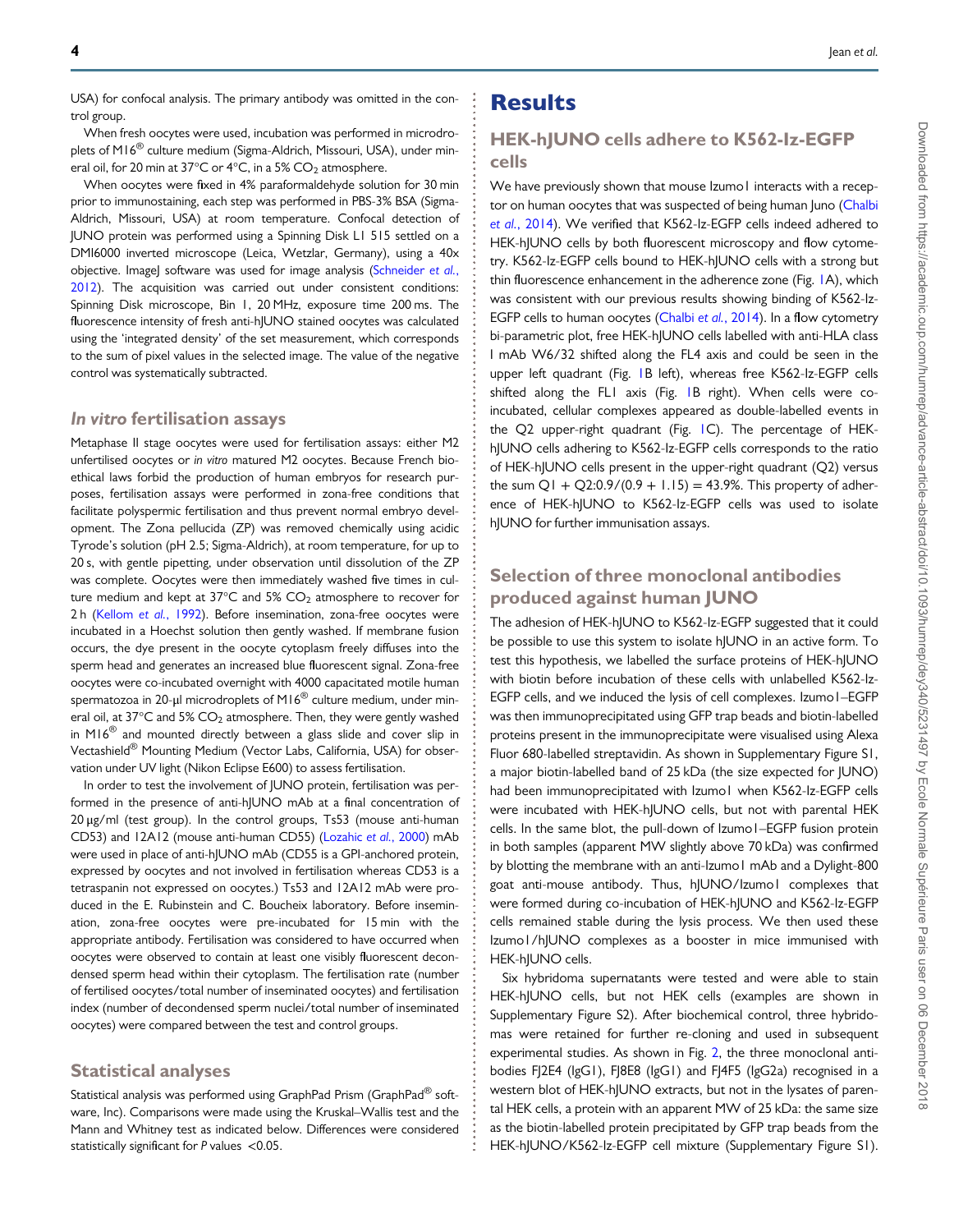<span id="page-4-0"></span>

Figure 1 Analysis of the interaction between HEK-hJUNO and K562-Iz-EGFP cells. (A) The adherence of K562-Iz-EGFP cells (+) to HEK-hJUNO cells (\*) results in an enhancement of the fluorescence in the contact area (white arrow). Left: fluorescence, Right: superimposed fluorescence and transmission lights. (B) HLA labelled HEK-hJUNO and K562-Iz-EGFP cells were analysed separately to show the respective positions of the cells in bi-parametric fluorescence plots. (C) In the HEK/K562-Iz-EGFP mixture (left plot), only a few events appear in the Q2 upper-right quadrant indicating that there are equally few cell complexes combining at least one HEK cell (not transfected with Juno) with one K562-Iz-EGFP cell. Conversely, the right plot shows 43.9% of HEK-hJUNO cells that form complexes with K562-Iz-EGFP cells visible in the Q2 quadrant  $(Q2/Q1 + Q2 = 0.9/0.9 + 1.15)$ . Remaining uncomplexed HEK cells are visible in the Q1 quadrant. (D) Monoclonal antibodies produced against hJUNO partially inhibit the intercellular adherence. 0.51/2.41 +  $0.51 = 17.4\%$  of HEK-h|UNO adhering cells in presence of mAb F|4F5.  $0.45/2.58 + 0.45 = 14.8\%$  of HEK-h|UNO adhering cells in presence of mAb FJ8E8. This reflects an inhibitory effect of 60% and 66% for anti-hJUNO mAb FJ4F5 and FJ8E8, respectively. (E) The mAbs binding curves show the % mean fluorescence intensity (M.F.I.) of the mAbs binding to HEK-hJUNO cells according to increasing concentrations of r-hIZUMO protein (doubling concentrations from 0.03 μg to 4.5 μg/ml). A partial mAb binding inhibition was observed with a plateau starting at 1.12 μg/ml. For the mAbs FJ4F5 and FJ8E8, an inhibition of 80% was obtained whereas the inhibition of binding was lower with FJ2E4 (45%). The binding of Ts9 mAb was not inhibited by r-hIZUMO (only the highest concentrations were tested). The experiments were repeated twice. Representative curves are shown.

These antibodies also recognise the soluble r-hJUNO protein. Interestingly whereas the FI8E8 and FI4F5 WB signals of the HEK-HJuno cellular extracts are stronger than the soluble r-hJUNO protein, the reverse is observed with FJ2E4, indicating that these antibodies are directed towards different epitopes. Furthermore, monoclonal antibodies produced against hJUNO partially inhibited the intercellular adherence between HEK-hJUNO and K562-Iz-EGFP cells (Fig. ID). Indeed, in presence of anti-hJUNO mAb, the percentage of HEKhJUNO cells adhering to K562-Iz-EGFP cells dropped from 43.9% to 17.4% with FJ4F5, and 14.8% with FJ8E8, respectively. This reflects an inhibitory effect of 60% and 66%, respectively. No inhibition of binding was observed with Ts9, a mAb directed to CD9 that is expressed on HEK cells (data not shown).

Finally, the binding of anti-hJUNO mAb to HEK-hJUNO cells is partially inhibited by pre-incubation (15 min) with r-hIZUMO soluble

protein (Fig. 1E). A maximal inhibition that does not exceed 80% for FI4F5 and FI8E8 and 45% for FI2E4 is reached at a concentration of 1.12/μg/ml r-hIZUMO. If the cells are incubated first with the antihJUNO mAb for 15 min, the binding is not reversed by the addition of r-hIZUMO soluble protein for 15 min (data not shown).

### JUNO is present at the surface of human oocytes and progressively expressed during oocyte maturation

Using anti-hJUNO mAb FJ2E4, FJ8E8 and FJ4F5, we demonstrated the presence of JUNO protein at the plasma membrane of human oocytes (Figs 3 and [4\)](#page-5-0). The distribution of the fluorescent signal appeared heterogeneous on fresh M2 oocytes (Fig. [3A](#page-5-0)–B), whereas it was homogeneous and finely punctuated when the oocytes were fixed before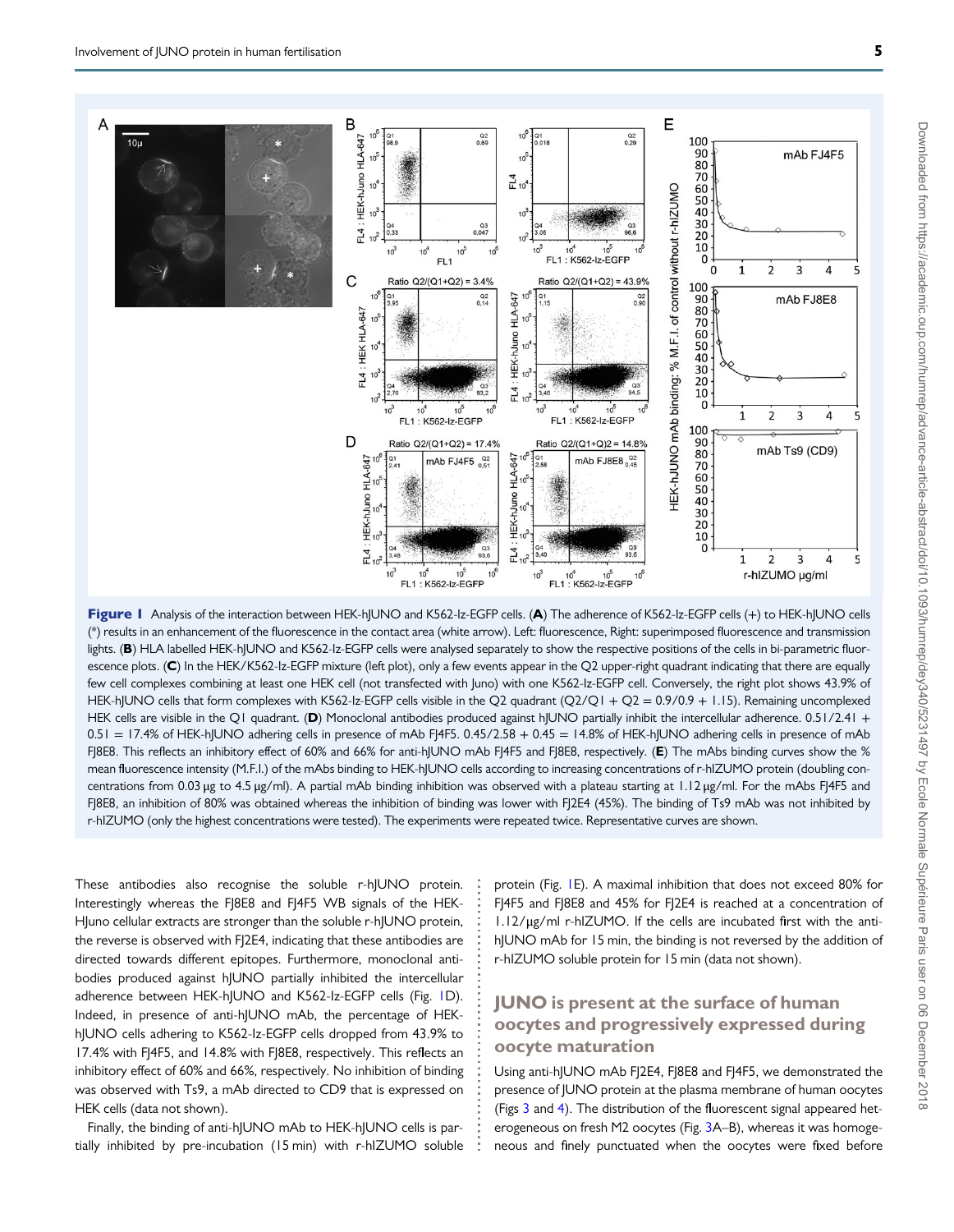<span id="page-5-0"></span>

Figure 2 Western blot of HEK, HEK-hJUNO extracts and soluble r-hJUNO protein with anti-human Juno antibodies. A band above 25 kDa apparent molecular weight is visible with the three anti-human JUNO mAbs in HEK-hJUNO extracts. Despite the same amount of cellular material, the intensity of the bands varies between antibodies. The soluble r-hJUNO protein is also recognised by the three mAbs with varying intensity which does not parallel the recognition of the protein found in cellular extracts. The control mAb Ts9 neither labels human Juno in the cellular extracts nor in soluble recombinant protein lanes. In the cell lines lanes, extracts from  $10<sup>5</sup>$  cells were deposited and 100 ng was deposited in the r-hJUNO protein lanes. Proteins and extracts were separated by 5–15% SDS-polyacrylamide gel electrophoresis under non-reducing conditions.

staining (Fig. 3F–G). This suggests a relocation of the protein induced by specific binding to the mAb.

Next, we tested the expression of JUNO protein on immature and incompetent oocytes; it was also detected on the oocyte membrane as early as the GV stage (Fig. [4](#page-6-0)).

An analysis of the staining intensity was carried out on fresh oocytes in order to quantify JUNO expression according to the oocyte maturity. In this manner, the level of expression of JUNO protein was significantly higher at the surface of M2 and M1 oocytes as compared to GV (24.1  $\times$  $10^6 \pm 7.4 \times 10^6$  and  $26.7 \times 10^6 \pm 4.5 \times 10^6$  vs.  $14.2 \times 10^6 \pm 9.0 \times 10^6$ , respectively,  $P = 0.0085$ ). When comparing groups, we found a significant difference between M2 oocytes and GV, as well as between MI oocytes and GV ( $P = 0.0062$  and  $P = 0.0135$ , respectively). The difference between M2 and M1 oocytes was not significant ( $P = 0.5177$ ). These results suggest that JUNO protein expression levels increase at the plasma membrane during the course of oocyte maturation.

#### JUNO is essential for human fertilisation

To assess the involvement of JUNO protein in human fertilisation process, anti-hJUNO mAbs (FJ4F5 and FJ8E8) were used in several in vitro fertilisation assays. As mentioned above, in zona-free conditions, multiple spermatozoa are able to fuse with the plasma membrane of human oocytes and therefore penetrate into the cytoplasm (Fig. [5](#page-7-0)A). Although 100% (7/7,  $n = 3$  experiments and 13/13,  $n = 6$  experiments) of human oocytes were fertilised in the CD55 and CD53 control groups, respectively (with a mean of 12.5 and 7.4 fused sperm per oocyte, respectively), none  $(0/11, n = 6$  experiments) of the human oocytes inseminated in presence of anti-hJUNO mAb were fertilised (Fig. [5](#page-7-0)). These results indicate that, as in mice, JUNO is involved in gamete membrane adhesion/fusion during fertilisation. Since the



Figure 3 Expression of JUNO protein at human oocyte surface. The use of anti-human JUNO mAb (results presented with FJ4F5), revealed by a goat anti-mouse Alexa Fluo<sup>®</sup> 488 antibody, showed the presence of JUNO protein on the membrane of human mature metaphase 2-stage (M2) oocytes. The fluorescent signal was heterogeneous with molecules organised in patches around the surface of fresh oocytes (Panels a, b, c); while it appeared homogeneous and finely punctuated when oocytes were fixed prior to staining (Panels f, g, h). The omission of the primary antibody was used as a negative control (Panels d and e). Confocal section of the equatorial plane (a, d, f). Superimposition of a mean of 90 sections corresponding to nearly half of oocytes used (b, g). Transmission image superimposed with Hoechst fluorescent signal (c, e, h).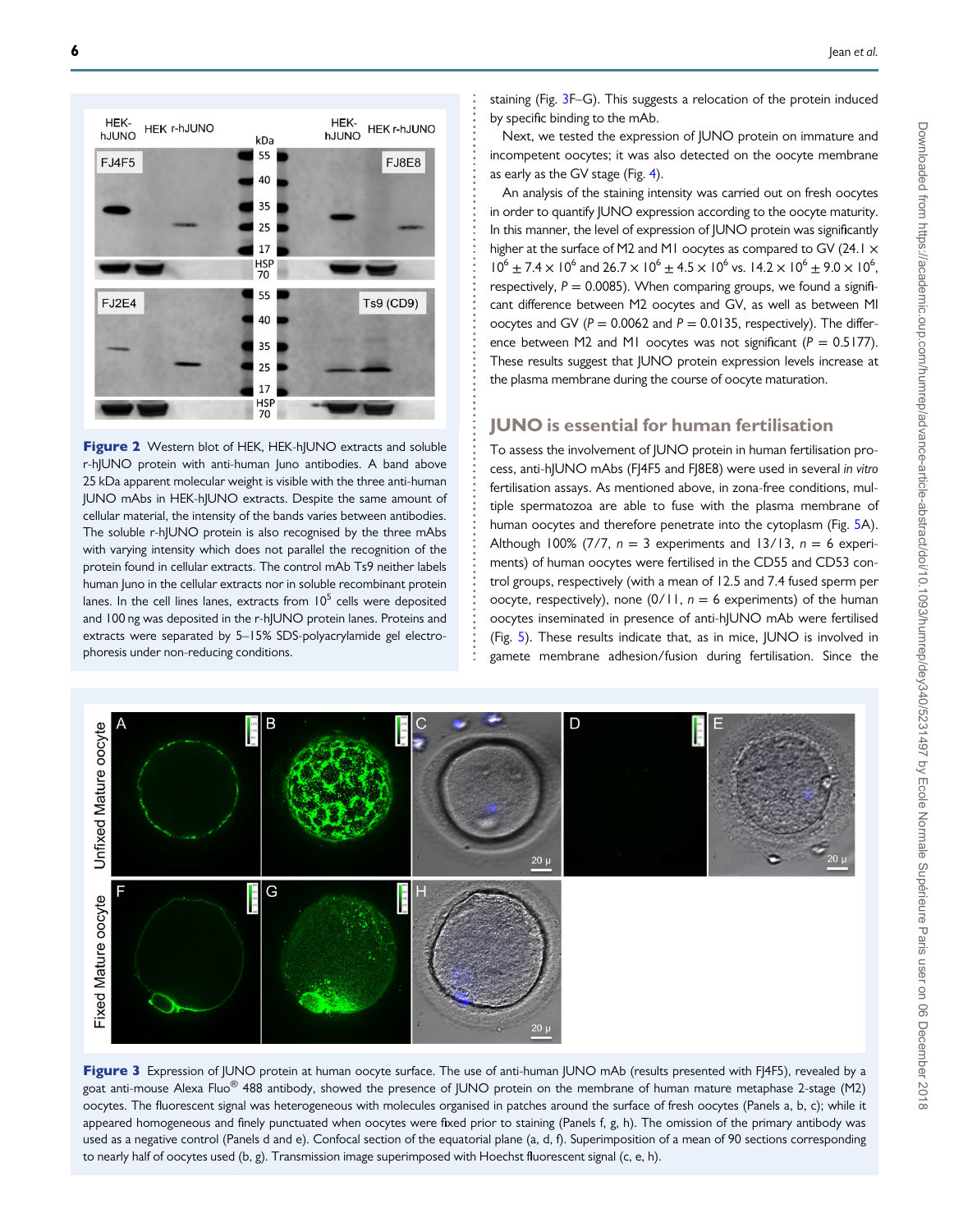

<span id="page-6-0"></span>

Figure 4 JUNO is progressively expressed at the plasma membrane during oocyte maturation. (A) JUNO immunostaining was performed on germinal vesicle (GV), metaphase 1-stage (M1), and mature metaphase 2-stage (M2) oocytes. JUNO was present at the GV stage but weakly expressed (a, b), whereas the fluorescent signal increased at the M1 and M2 stages (c–f). Confocal section of equatorial plane (a, c, e). Transmission image superimposed with blue (Hoechst) fluorescent signals (b, d, f). (B) The fluorescent intensity was significantly higher at the M1 and M2-stage oocyte surfaces compared to the germinal vesicle: x-Mann-Whitney test VG vs. M1  $P = 0.0120$ . y-Mann-Whitney test VG vs. M2 P < 0.0001. z—Mann–Whitney test M1 vs. M2 P = 0.1676. \*Kruskal–Wallis test.

mAbs inhibit the adhesion of HEK-hJUNO to K562-Iz-EGFP cells (Fig. [1D](#page-4-0)), they are likely to prevent gamete fusion in the same manner, by blocking the interaction of JUNO with IZUMO1.

### **Discussion**

This study demonstrates for the first time the presence of JUNO protein on the plasma membrane of human oocytes and provides evidence of its implication in human fertilisation. For producing mAbs against human JUNO, we took advantage of an interaction between the putative human JUNO and mouse Izumo1 to purify human JUNO for mice immunisation. The structure of the human JUNO/IZUMO1 complex has been recently reported and critical amino acids in the

interaction surface between the two molecules have been identified (Aydin et al.[, 2016;](#page-8-0) Ohto et al.[, 2016](#page-8-0)). In agreement with structural data, mutations of three IZUMO1 amino acids (W148, H157, R160) completely abolished the interaction between mouse Izumo1 transfected cells and mouse oocytes (Ohto et al.[, 2016](#page-8-0)). Interestingly, these three amino acids are conserved between mouse and human which could explain the mouse Izumo1/human JUNO interaction. Three mAbs were selected and their recognition of human JUNO was assessed by immunofluorescence with transfected cells and western blot of cell extracts and recombinant JUNO protein. In experiments performed with two mAbs we could show: (1) an inhibition of cellular interactions between cells transfected with mouse Izumo1 and human JUNO and (2) an inhibition of binding of these mAbs on HEK cells expressing human JUNO by the soluble recombinant human IZUMO1 protein. Using increasing concentrations of IZUMO1 protein, we observed in our experimental conditions that this inhibition reached a plateau of ~80%. The reasons for this limit remain elusive. A possible interpretation would be that a proportion (~20%) of surface JUNO molecules does not bind IZUMO1 due to a particular conformation or interaction with other proteins. Experimental data provided in this work do not allow a precise determination of the epitopes recognised by the mAbs. However, the inhibition of mAb binding by preincubation with IZUMO1 protein and the inhibition of cellular interactions suggests that IZUMO1/JUNO molecular interactions are not, or only partially, compatible with the mAb binding, indicating that upon mAb binding, the IZUMO1/JUNO interaction is compromised.

We detected JUNO protein on mature oocytes independently of their origin (i.e. unfertilised M2 oocytes or in vitro matured oocytes). Using different procedure parameters, we could observe variable distribution of JUNO at the plasma membrane. For example, on fixed oocytes, the signal was broadly homogeneous and finely punctuated which could indicate the organisational pattern of the membrane microvilli. Whereas, on fresh oocytes, the fluorescent signal appeared patchy and heterogeneous and suggested a relocation of the protein induced by binding to the antibody. This process is thus inhibited by the loss of membrane fluidity induced by paraformaldehyde fixation.

Human JUNO is progressively expressed at the oolemma during oocyte maturation with an expression level significantly higher in M1 and M2 stages compared to the GV stage. As the maturation of the oocyte is a long and progressive process, this allows the oocyte to successfully support fertilisation and the development of the preimplantation embryo. This maturation involves the plasma membrane, the cytoplasm contents and the nucleus. Therefore, we hypothesise that in the human, the fusibility of the oocyte with spermatozoa could be related to the threshold amount of JUNO present on the oolemma. This has already been shown for CD9 tetraspanin, for which the expression level is seen to increase during oocyte maturation in the pig (Li et al.[, 2004](#page-8-0)). According to the authors, this indicates that the level of CD9 expression is indicative of the oocyte's competence to be fertilised. However, it must be noted that the protein expression profiles are not entirely conserved from one species to another. In fact, in the mouse, Cd9 and Juno expressions reach their maximum at the GV stage and remain stable in later stages [\(Komorowski](#page-8-0) et al., 2006; Suzuki et al.[, 2017\)](#page-8-0).

The use of functionally inhibiting mAbs during in vitro fertilisation assays allowed elucidation of the involvement of JUNO in human gamete fusion. JUNO appears to be essential, as none of the inseminated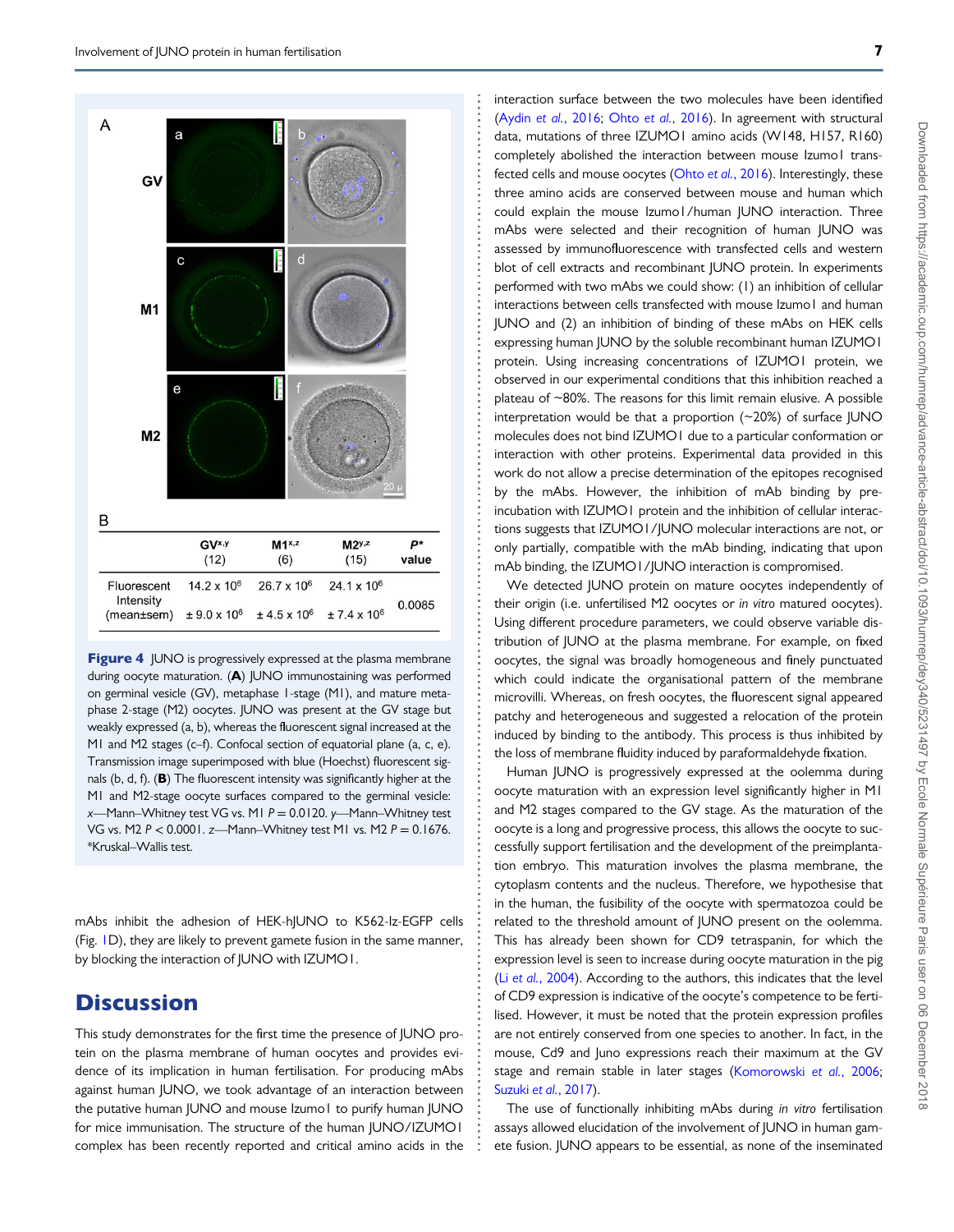<span id="page-7-0"></span>

Figure 5 Human fertilisation is blocked by anti-human JUNO monoclonal antibodies. Zona-free mature human oocytes were inseminated in the presence of anti-human JUNO mAbs (FJ4F5 and FJ8E8, 20 μg/ml). Oocytes inseminated in the presence of anti-CD53 and anti-CD55 mAb were used as controls. The number of uncondensed sperm heads in the oocyte cytoplasm were recorded 18 h after insemination on a Nikon eclipse E600, obj x40, oil. (A) None of the oocytes inseminated in the presence of FJ4F5 and FJ8E8 were fertilised; the Hoechst staining revealed the oocyte in metaphase (c, d), while in the control groups, all inseminated oocytes were polyspermic. On sub-panels a and b, 3 and 4 uncondensed sperm head can, respectively, be seen in the recorded plane (yellow asterisk). Sub-panel, e, f, g and h are light images corresponding to fluorescent pictures. The 'shrinking' aspect of oocytes in f, g and h is due to the Vectashield© Mounting Medium, not used in the CD55 control (e) corresponding to a different set of experiments in which the inseminated oocyte was observed directly in M16 medium, thus explaining the different aspect of the oocyte's light image. (B) Number of intra-cytoplasmic decondensed spermatozoa per inseminated oocyte. (-) fertilisation index. N: number of inseminated oocytes.

oocytes were fertilised in the presence of anti-hJUNO antibodies. The robustness of this result is based on the monoclonal antibodies we validated with strong evidence. Furthermore, the removal of the ZP presents the advantage of studying the process of gamete membrane fusion without any possible interference of the ZP or cumulus cells.

The interaction of Juno on the oocyte's surface with Izumol on the surface of the sperm has been shown to be essential for mouse sperm–oocyte fusion ([Bianchi](#page-8-0) et al., 2014). Our data showing that anti-hJUNO mAbs completely block human fertilisation in vitro, together with (i) the presence of IZUMO1 on the head of acrosome reacted-human sperm (Inoue et al.[, 2005](#page-8-0)), (ii) the inhibition of human sperm fusion with hamster oocytes in the xeno-species fusion system induced by the anti-human IZUMO1 polyclonal antibody [\(Inoue](#page-8-0) et al.,

[2005\)](#page-8-0) and (iii) the affinity of JUNO and IZUMO1 human proteins ([Bianchi](#page-8-0) et al., 2014; Aydin et al.[, 2016](#page-8-0)) allows us to propose that JUNO is an IZUMO1 receptor essential for sperm–oocyte fusion in humans.

Despite the essential role played by JUNO and IZUMO1 in human fertilisation, identification of a mutation affecting one of their genes is still at large [\(Hayasaka](#page-8-0) et al., 2007; Yu et al.[, 2018](#page-8-0)). However, the highlighting of rare, non-synonymous SNPs in the JUNO gene of two infertile patients presenting with in vitro fertilisation failure suggests a contribution to the aetiology of this phenotype (Yu et al.[, 2018\)](#page-8-0). In this study, we further the understanding of underlying molecular mechanisms that drive gamete fusion. This discovery could promote a more detailed exploration of clinical infertility and propose customised care.